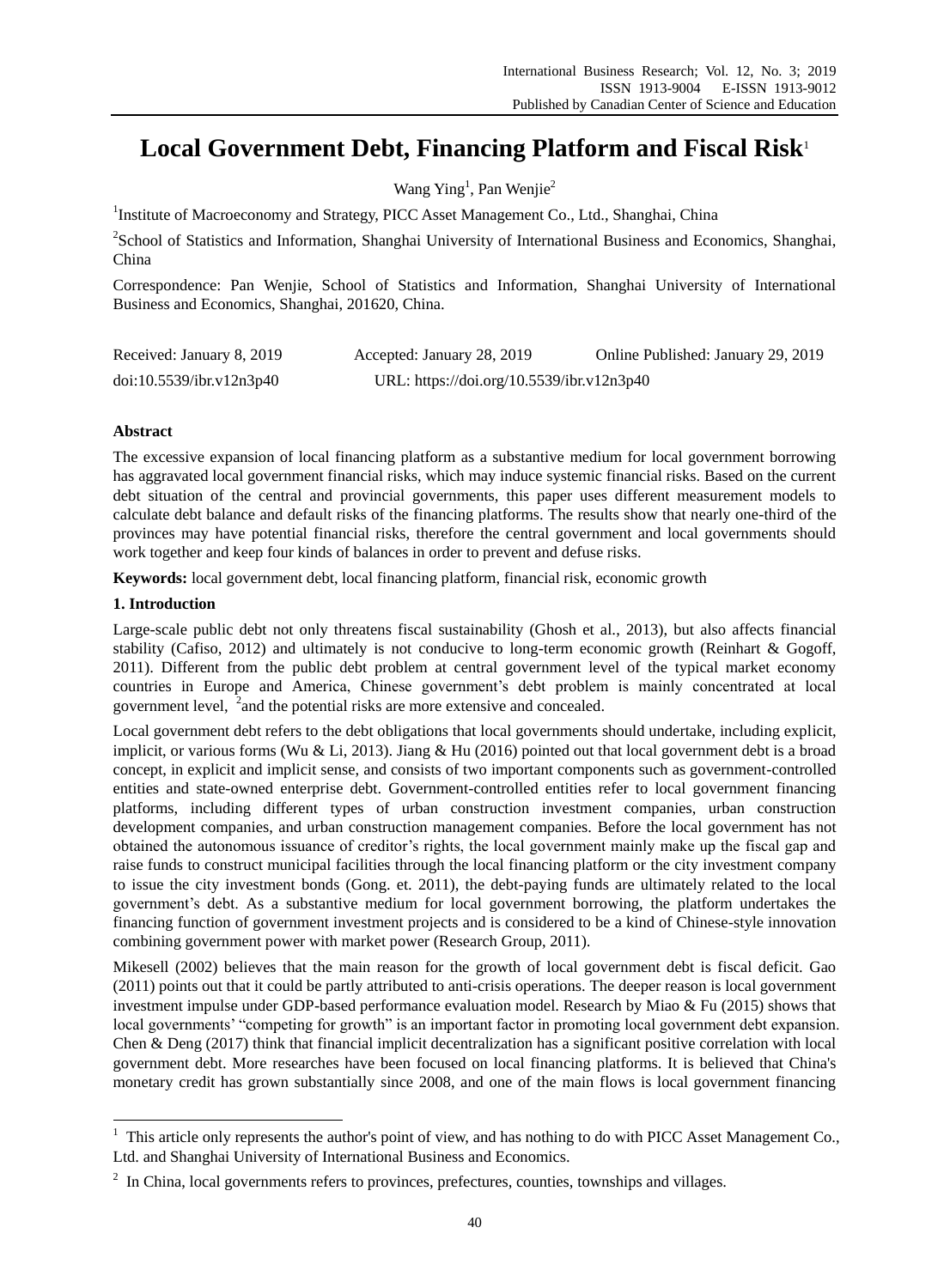platforms. The argument put forward by Shi (2010) is based on the government stimulus investment plan of 4 trillion Yuan for two years. The total amount invested by local governments is 1.2-1.3 trillion Yuan. In fact, the debt financing through local financing platforms in 2009 reached more than 5 trillion Yuan. Under the incentives of loose macro-policy, only the expansion of local government financing platform gets instant results (Zhou, 2011). The rapid expansion of local financing platforms may lead to huge risks. First of all, financing platform companies would face high repayment risks since they lack primary business and sufficient fixed assets, at the same time they bear high debt ratio (Liu & Zhang, 2010). Secondly, financial management opacity leads to information asymmetry, which makes banks' risk assessment and post-loan management of financing platform projects difficult (Shen & Peng, 2010). Thirdly, financing platform projects are concentrated in medium and long-term projects with long construction cycle and large capital demand, so the mismatch of asset-liability maturity of "long-term loans and short-term deposits" has intensified the credit risk and liquidity risk of the banking system (Xiao et al., 2009).

Empirical researches on the debt size of local financing platform are quite limited. The measurement and calculation by Shi (2010) shows that the debt of local financing platform was 11.42471 trillion Yuan by the end of 2009. According to the data released by the National Audit Office in 2013, as of June 2013, the debt balance of financing platforms was equivalent to 7.8% of GDP in of2012. Liu & Lu (2014) use the K-means clustering algorithm and BP neural network to establish an early warning model of the "risk threshold" for local financing platforms. Niu et al. (2016) uses no-arbitrage Nelosn-Siegel interest rate term structure expansion model to establish a joint model of government bond yield curve and the weekly data of urban investment bond spread during 2009-2014, and finds that urban investment bond risks affect government bond yield through safe haven effect and compensation effect. Based on 29 provinces' panel data from 2009 to 2013 and using the spatial econometric model, Wu & Han (2017) find that when two regions are geographically adjacent, local government debt competition will be more intense. The reason for limited empirical researches is that local government debt under the current system is still a sensitive issue and difficult to define in laws and regulations (Gong et al., 2011). On the other hand, it is difficult to effectively control endogenous problems by conventional measurement methods (Huang & Mao, 2015).

Based on the findings of the above-mentioned literatures, this paper firstly describes the overall situation of local government debt in China, then estimates the debt size of China's local financing platform with the help of gray forecasting model and evaluates the fiscal risk of provincial financing platform through KMV model. Lastly, the paper puts forward the policy recommendations to prevent and defuse risks.

## **2. Basic Situation of Local Government Debt Balance**

China's local government debt is subject to quota management. In 2017, local government debt limit was 1.882 billion Yuan, and the actual debt balance was 1.647 billion Yuan. The limit in 2018 is 21 trillion Yuan, and as of December 16, the actual balance is 18 trillion Yuan. From the distribution among provincial governments, the top three provinces in terms of local government debt balance are Jiangsu (7.16%), Shandong (6.23%) and Zhejiang (5.96%), all of which are economically developed coastal provinces, and which ranked second, third and fourth respectively in terms of GDP in 2017. The last three provinces are Tibet (0.07%), Ningxia (0.76%) and Qinghai (0.87%), the corresponding GDP of which in 2017 ranked 31st, 29th and 30th respectively. It can be seen that the debt size of local governments is closely related to local economic strength. Local economic strength determines local fiscal capacity and debt repayment ability, which in turn strengthens the willingness to borrow, also boosts the confidence of debt purchase.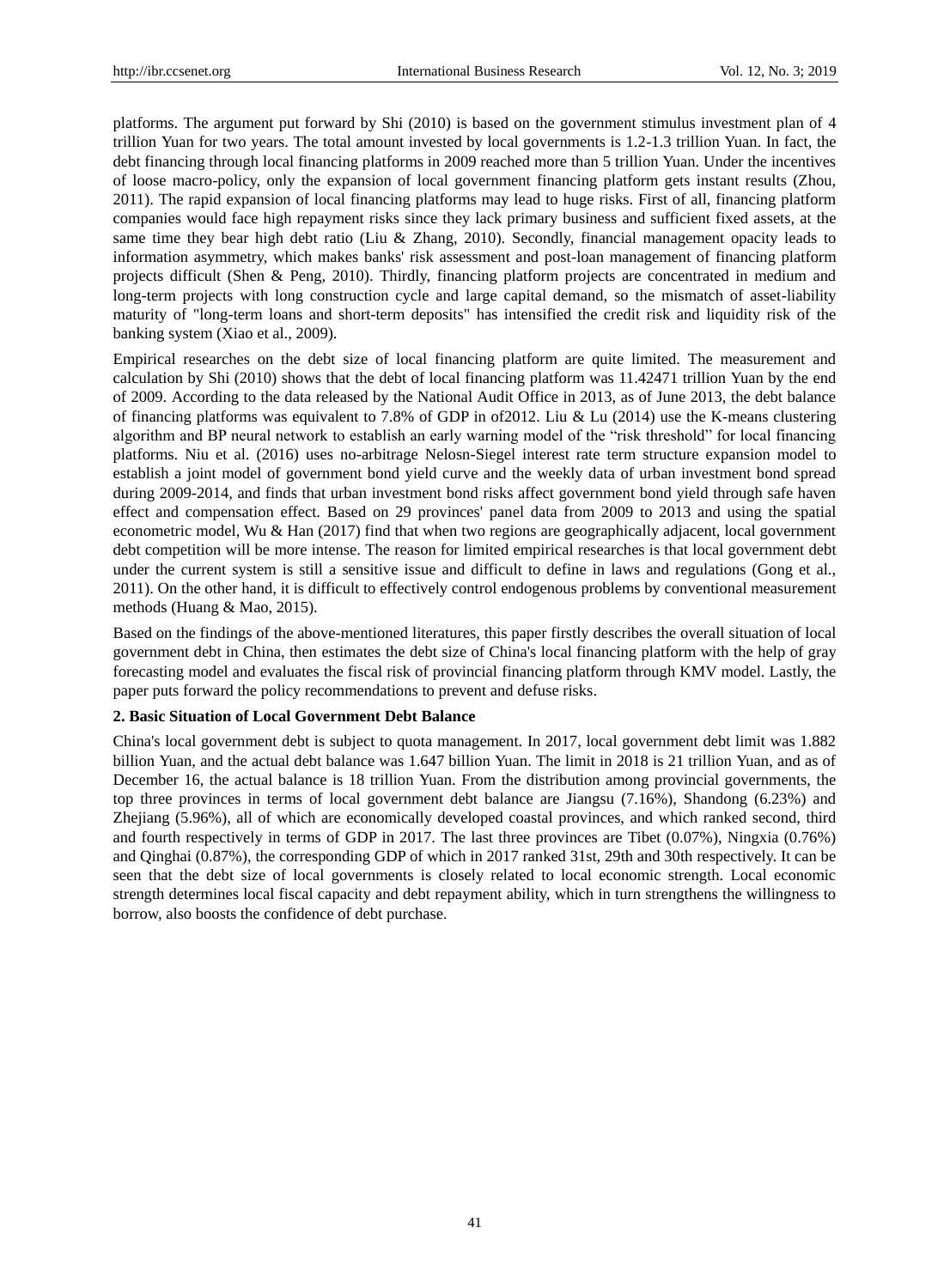|                | Local government bond       |                |           | Local government  |              |  |
|----------------|-----------------------------|----------------|-----------|-------------------|--------------|--|
|                | (100)<br>million<br>balance | National share |           | debt balance (100 | National     |  |
| Region         | Yuan)                       | $(\%)$         | Region    | million Yuan)     | share $(\%)$ |  |
| National       | 180018.42                   | 100.00         | Henan     | 6388.10           | 3.55         |  |
| Beijing        | 5701.44                     | 3.17           | Hubei     | 6552.85           | 3.64         |  |
| Tianjin        | 4001.75                     | 2.22           | Hunan     | 8595.57           | 4.77         |  |
| Hebei          | 6723.87                     | 3.74           | Guangdong | 9594.56           | 5.33         |  |
| Shanxi         | 2805.36                     | 1.56           | Guangxi   | 5291.36           | 2.94         |  |
| Inner Mongolia | 6269.82                     | 3.48           | Hainan    | 1829.59           | 1.02         |  |
| Liaoning       | 8289.62                     | 4.60           | Chongqing | 4587.82           | 2.55         |  |
| Jilin          | 3562.14                     | 1.98           | Sichuan   | 9151.31           | 5.08         |  |
| Heilongjiang   | 3885.33                     | 2.16           | Guizhou   | 8738.05           | 4.85         |  |
| Shanghai       | 4965.90                     | 2.76           | Yunnan    | 6820.80           | 3.79         |  |
| Jiangsu        | 12894.34                    | 7.16           | Shaanxi   | 5603.57           | 3.11         |  |
| Zhejiang       | 10720.29                    | 5.96           | Gansu     | 2291.82           | 1.27         |  |
| Anhui          | 6451.63                     | 3.58           | Qinghai   | 1575.15           | 0.87         |  |
| Fujian         | 5957.27                     | 3.31           | Ningxia   | 1375.64           | 0.76         |  |
| Jiangxi        | 4361.18                     | 2.42           | Xinjiang  | 3683.77           | 2.05         |  |
| Shandong       | 11221.74                    | 6.23           | Tibet     | 126.79            | 0.07         |  |

| Table 1. Local government debt balance (as of December 16, 2018) |  |  |  |  |  |
|------------------------------------------------------------------|--|--|--|--|--|
|------------------------------------------------------------------|--|--|--|--|--|

Source: Wind Database

Debt ratio is another indicator for observing the condition of local government debt. It should be noted that debt ratio is calculated by the government's debt with guarantee responsibility as the numerator, and the sum of local public budget revenue, revenue from government-controlled funds, subsidies granted by governments at higher levels and transfer payment as the denominator, or it is the debt that must be repaid by local finance. Since the financial crisis in 2008, the ratio of local government debt nationwide has been on the rise and fall. In 2010, it was 63.13%. In 2014, it reached a peak of 86.16%. In 2017, it fell back to 76.86%. And in 2018, it probably reached 80.10%. Specifically, the ratio differs significantly among different provinces. The top three provincial governments in terms of debt ratio are Guizhou (179.5%), Liaoning (160.9%) and Inner Mongolia (136.2%), and the last three provincial governments are Shanghai (52.5%). ), Beijing (52.0%) and Tibet (3.7%), as shown in Figure 1.



Figure 1. Debt rates of provincial governments Figure 2. Interest payment pressure of provincial government Source: Wind Database, PICC Asset Management Co., Ltd. (2018)

As for interest payment pressure indicator with annual interests of local financing platform as the numerator and the sum of local general budget expenditure and revenue from government-controlled funds in the past three years as the denominator, the interest payment pressure also differs significantly among different provinces.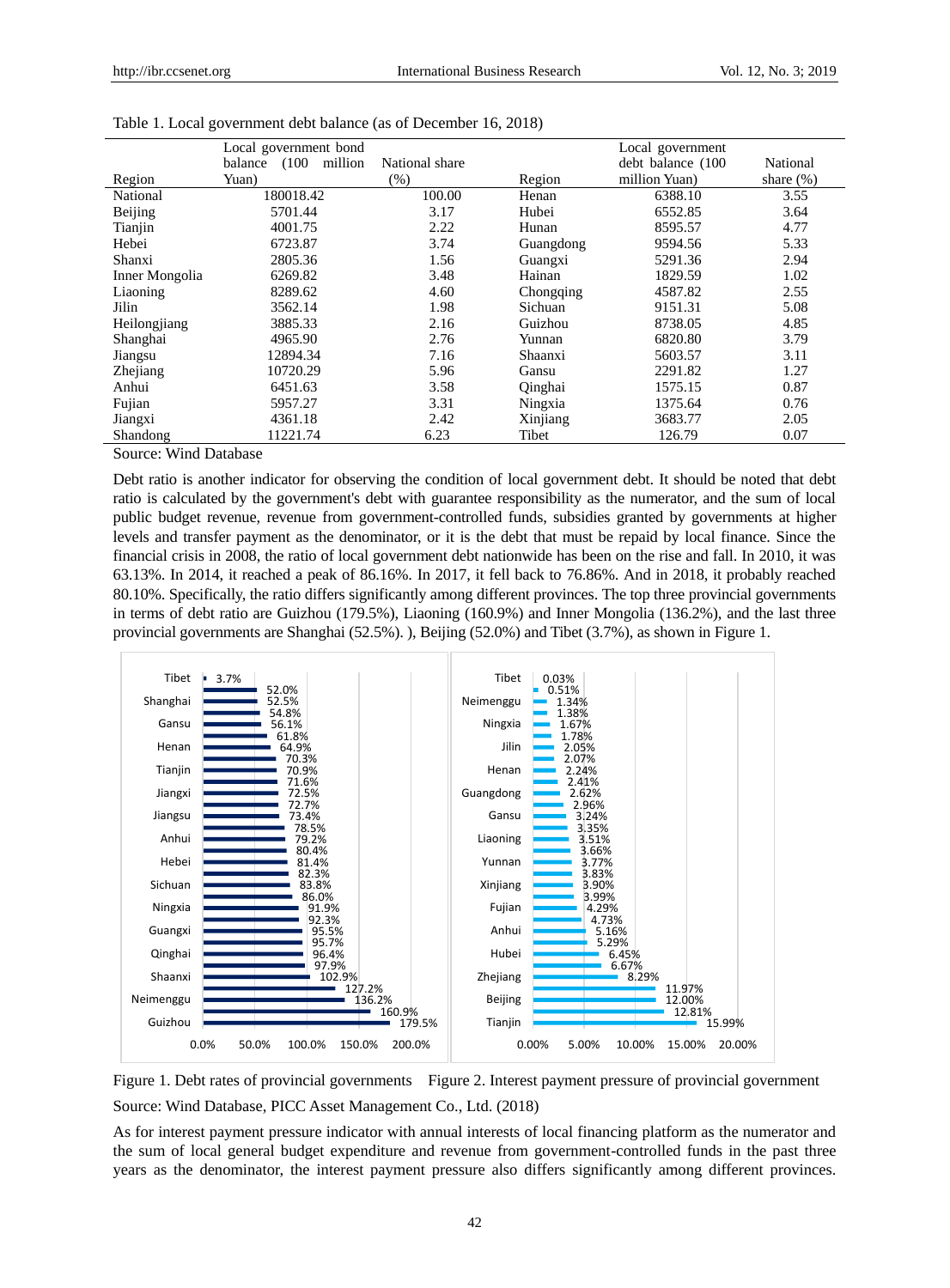Figure 2 shows that Tianjin, Jiangsu and Beijing have the highest pressure. The possible reasons are that the debt balance of some provinces is quite high, e.g. Jiangsu, and the borrowing costs of other provinces are also high, e.g. Tianjin and Beijing.

# **3. Size Calculation of Local Financing Platform Debt**

Based on the debts of financing platform companies on which the government provides full guarantees , we calculate the debt size of local financing platforms in 30 provinces (except Tibet) in China. The data is taken from Wind database and the time interval is from 2007 to 2014.





Source: Chinese Academy of Social Sciences (2015)

This paper uses gray model  $(GM(1,1))$  to calculate the debt balance of local financing platforms from 2015 to 2017. The advantage of the  $GM(1,1)$  model is that when the sample size of historical records is reduced, it can still carry out out-of-sample prediction of series. The method is often used for modeling and forecasting fiscal and tax data.

Based on the debt balance of local financing platforms nationwide from 2007 to 2014, the time series of  $x^{(0)}$   $x^{(0)}$ is established as follows:

$$
x^{(0)} = \left(x^{(0)}(1), x^{(0)}(2), \ldots, x^{(0)}(8)\right) = (10000, 20000, 88677, 109846, 114155, 93000, 97000, 100000)
$$

To ensure the feasibility of the modeling, according to the stepwise ratio  $\lambda(k) = x^{(0)}(k-1)/x^{(0)}(k)$ , it is obtained as follows:

$$
\lambda = (\lambda(2), \lambda(3), \cdots, \lambda(8)) = (0.9352, 0.9295, 0.9233, 0.8049, 0.9214, 0.8827, 0.8985)
$$

In this series, all stepwise ratios  $\lambda(k)$  fall within the admissible coverage  $\Theta = \left(e^{-\frac{2}{n+1}, e^{\frac{2}{n+2}}}\right) = (0.8007, 1.2214)$ . Therefore, through stepwise ratio inspection, the GM(1,1) modeling can be performed.

The raw data  $x^{(0)}$  is accumulated once to generate the series 1-AGO, i.e.  $x^{(1)}$ , further generate the mean series with consecutive neighbors of  $x^{(1)}$ 

$$
z^{(1)} = (z^{(1)}(2), z^{(1)}(3), \cdots, z^{(1)}(8)),
$$

Wherein,  $z^{(1)}(k) = \frac{1}{2}$  $\frac{1}{2}\left(x^{(1)}(k) + x^{(1)}(k-1)\right).$ 

Then establish the gray differential equation model of GM(1,1) as follows: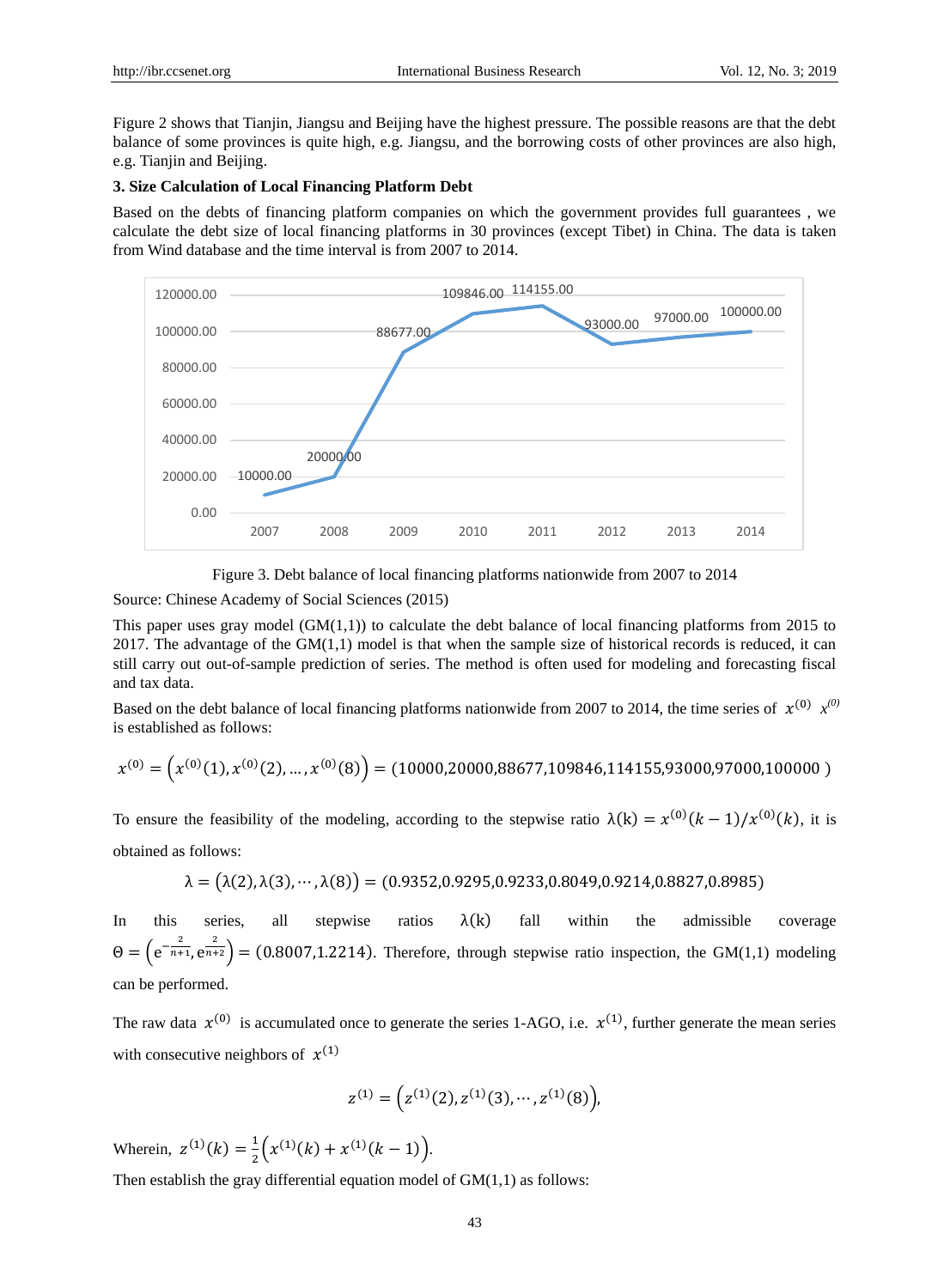$$
x^{(1)}(k) + az^{(1)}(k) = b \tag{1}
$$

The corresponding albinism differential equation is as follows:

$$
\frac{dx^{(1)}}{dt} + ax^{(1)}(t) = b \tag{2}
$$

Then construct a matrix B and a vector Y, in order to solve the gray differential equation (1)

$$
B = \begin{bmatrix} -z^{(1)}(2) & -z^{(1)}(3) & \cdots & -z^{(1)}(8) \\ 1 & 1 & \cdots & 1 \end{bmatrix}^T
$$

$$
Y = [x^{(1)}(2) \quad x^{(1)}(3) \quad \cdots \quad x^{(1)}(8)]
$$

Let  $u = [a, b]^T$ , and estimate using the least square method as follows:

$$
\hat{u} = \begin{bmatrix} \hat{a} \\ \hat{b} \end{bmatrix} = (B^T B)^{-1} B^T Y \tag{3}
$$

Thereby, the estimation result is obtained as  $\hat{a} = -0.1200$ ,  $\hat{b} = 15091.43$ . Substitute it into the albinism differential equation (2) to obtain the following equation:

$$
\widehat{x^{(1)}}(k+1) = \left(x^{(0)}(1) - \frac{\widehat{b}}{\widehat{a}}\right)e^{-\widehat{a}k} + \frac{\widehat{b}}{\widehat{a}} = 135765.1 \times e^{0.1200 \times k} - 125765.1
$$

Wherein,  $\widehat{x^{(1)}}(1) = \widehat{x^{(0)}}(1) = x^{(0)}(1) = 10000$ .

According to equation  $\widehat{x^{(0)}}(k + 1) = \widehat{x^{(1)}}(k + 1) - \widehat{x^{(1)}}(k)$ , the predicted value series is solved as follows:

$$
\widehat{x^{(0)}} = \left(\widehat{x^{(0)}}(1), \widehat{x^{(0)}}(2), \cdots, \widehat{x^{(0)}}(11)\right) = (10000, 69492.11, 88677, 110419.40,
$$

## 106451.52,102626.21,98938.37,95383.05,91955.49,88651.1,85465.45)

The model residual error test is performed on the prediction result. Let the residual error be  $e(k) = x^{(0)}(k)$  –  $\widehat{\chi^{(0)}}(k)$  and calculate the relative error according to the following formula

$$
\varepsilon(\mathbf{k}) = \frac{x^{(0)}(\mathbf{k}) - \widehat{x^{(0)}}(\mathbf{k})}{x^{(0)}(\mathbf{k})}
$$
(4)

Wherein, when  $\varepsilon(k) < 0.2$ , it is considered that the general requirements are met; when  $\varepsilon(k) < 0.1$ , it is considered that the higher requirements are met. According to the calculation of equation (4), the average relative error  $\varepsilon(k)$  of national data prediction is 0.1189, which meets the general requirements. However, the financial crisis and policy effects in 2008 made the data of the year statistically abnormal, and it is found that the average relative error reaches 0.0342 after excluding the data of 2008, and the relative error and average relative error of all predictions reached higher requirements.

Using the same method, the balance of local financing platforms in 30 provinces of China is estimated. The average relative error of the model is 0.0682, which meets the higher requirements. The specific results are as follows: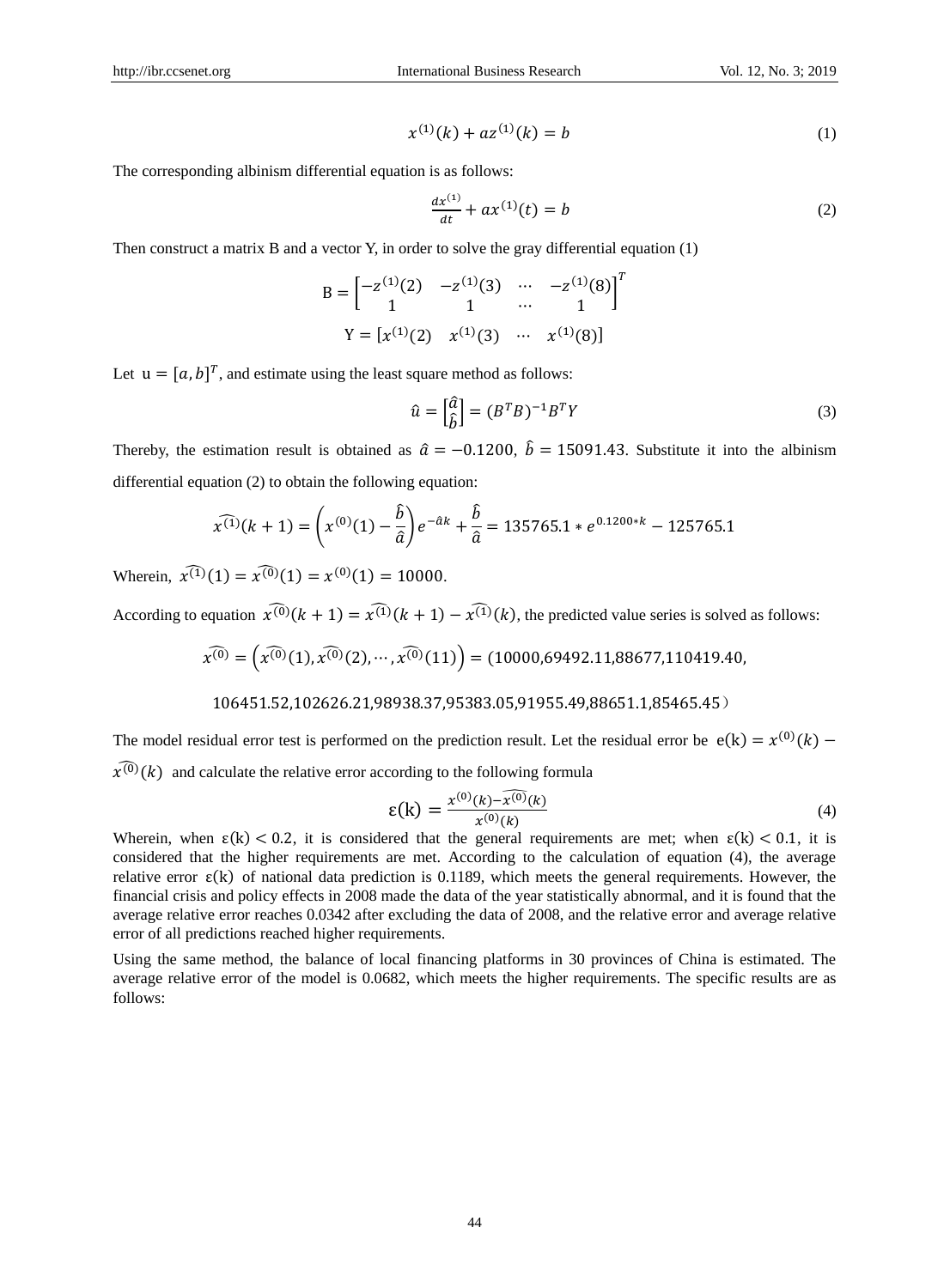|              | Financing        |                |           |                             |          |
|--------------|------------------|----------------|-----------|-----------------------------|----------|
|              | platform<br>debt |                |           | Financing platform<br>debt  |          |
|              | balance<br>(100) | National share |           | balance<br>(100)<br>million | National |
| Region       | million Yuan)    | $(\%)$         | Region    | Yuan)                       | $(\%)$   |
| National     | 85465.45         | 100.00%        | Henan     | 1522.17                     | 1.78%    |
| Beijing      | 55.50            | 0.06%          | Hubei     | 4726.98                     | 5.53%    |
| Tianjin      | 3034.90          | 3.55%          | Hunan     | 4075.48                     | 4.77%    |
| Hebei        | 4255.75          | 4.98%          | Guangdong | 4732.38                     | 5.54%    |
| Shanxi       | 925.31           | 1.08%          | Guangxi   | 3178.66                     | 3.72%    |
| Inner        |                  |                |           |                             |          |
| Mongolia     | 4157.57          | 4.86%          | Hainan    | 1195.84                     | 1.40%    |
| Liaoning     | 6421.89          | 7.51%          | Chongging | 2801.07                     | 3.28%    |
| Jilin        | 233.31           | 0.27%          | Sichuan   | 5410.09                     | 6.33%    |
| Heilongjiang | 373.17           | 0.44%          | Guizhou   | 4329.63                     | 5.07%    |
| Shanghai     | 713.13           | 0.83%          | Yunnan    | 2472.01                     | 2.89%    |
| Jiangsu      | 6427.85          | 7.52%          | Shaanxi   | 1725.81                     | 2.02%    |
| Zhejiang     | 5475.93          | 6.41%          | Gansu     | 1575.39                     | 1.84%    |
| Anhui        | 3932.44          | 4.60%          | Qinghai   | 639.70                      | 0.75%    |
| Fujian       | 130.64           | 0.15%          | Ningxia   | 500.04                      | 0.59%    |
| Jiangxi      | 654.56           | 0.77%          | Xinjiang  | 2629.22                     | 3.08%    |
| Shandong     | 7159.02          | 8.38%          |           |                             |          |

#### Table 2. Estimation Results of Local Financing Platform Balances in 30 Provinces in China in 2017

The results show that the top five provinces with the highest proportion were Shandong (8.38%), Jiangsu (7.52%), Liaoning (7.51%), Zhejiang (6.41%) and Sichuan (6.33%), accounting for 36.15% jointly, which basically match the actual situation of local government debt balance as shown in Table 1. It indicates that Shandong, Jiangsu, Zhejiang and other provinces mainly rely on local financing platforms to issue debts. Under the strong supervision of the Ministry of Finance and other ministries to regulate local government debts and repayment in the past two years, local governments will complete all stock debt swaps on the one hand and strictly control implicit incremental debts on the other hand.

#### **4. Risk Assessment of Provincial-level Local Financing Platforms**

This paper attempts to use default rate as an indicator for assessing the risks of provincial-level local financing platforms, that is, the default risk assessment indicator of local financing platforms. Drawing on the ideas of Xu (2018), we use KMV model to estimate the default probability of local financing platforms.

Suppose that local governments' debt-repaying fiscal revenue is subject to the Markov Process,

$$
V_t = f(Z_t) \tag{5}
$$

Wherein,  $V_t$  represents the debt-repaying fiscal revenue of the local government in the t-year, and  $Z_t$ represents relevant random variable.

Let  $B_T$  be financing platform debt amount due, and when the debt-repaying fiscal revenue  $V_t$  of the local government is greater than the financing platform debt amount  $B<sub>T</sub>$  of the current period, it is considered that the local government will be able to repay the financing platform debt, that is, no default will occur, otherwise, it will be considered that a default will occur. Therefore, the default probability of local financing platform debt can be expressed as the probability that the debt-repaying local fiscal revenue  $V_t$  is less than financing platform debt amount  $B_T$  due, namely:

$$
p = P(V_t < B_T) = P[f(Z_t) < B_T] = P[Z_t < f^{-1}(B_T)] \tag{6}
$$

It is assumed that  $Z_t$  obeys standard normal distribution, that is,  $Z_t \sim N(0,1)$ , and the default probability of local financing platform debt can be expressed as:

$$
p = P[Z_t < f^{-1}(B_T)] = N[f^{-1}(B_T)] \tag{7}
$$

Default distance is defined as follows:

$$
DD = -f^{-1}(B_T) \tag{8}
$$

Substitute it into equation (7), then:

$$
p = N[f^{-1}(B_T)] = N[-DD]
$$
\n(9)

Since local governments' debt-repaying fiscal revenue satisfies the Markov Process condition, it is assumed that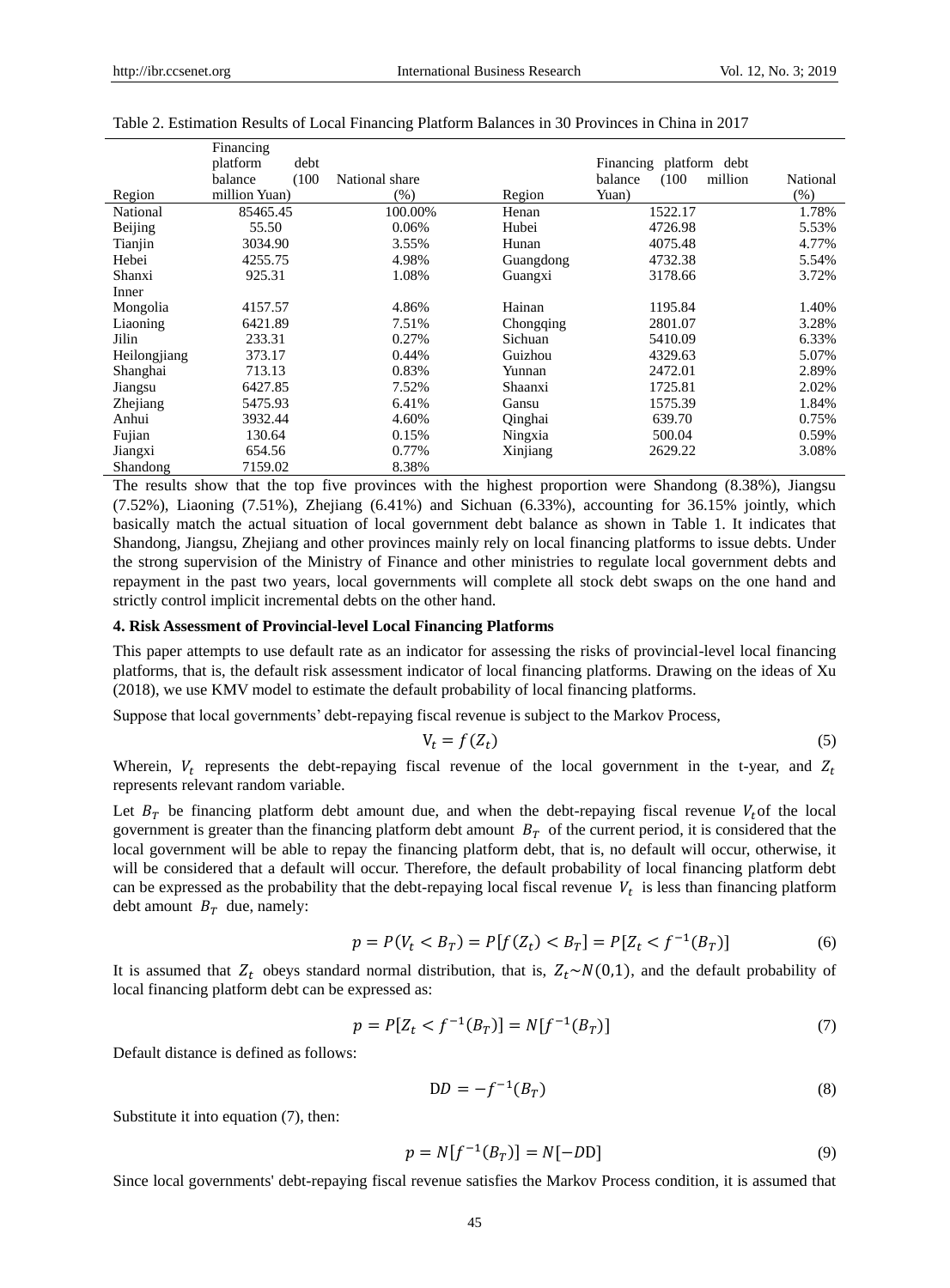the above probability distribution obeys the geometric Brownian motion, i.e.

$$
dV_t = \mu V_t dt + \sigma d\omega_t \tag{10}
$$

Wherein,  $\mu$  represents the average instantaneous growth rate of debt-repaying fiscal revenue,  $\sigma$  represents the fluctuation ratio of debt-repaying fiscal revenue, and  $d\omega_t$  represents the increase of Brownian motion.

When  $t = 0$ ,  $V_t = V$ . When  $t > 0$ , debt-repaying fiscal revenue can be written as:

$$
V_t = V \exp\left[\left(\mu - \frac{1}{2}\sigma^2\right)t + \sigma\sqrt{t}Z_t\right]
$$
\n(11)

Since  $Z_t$  obeys standard normal distribution, debt-repaying fiscal revenue is subject to logarithmic normal distribution and:

$$
E(\ln V_t) = \ln V + \left(\mu - \frac{1}{2}\sigma^2\right)t
$$
  
= 
$$
\frac{1}{n-1} \sum_{i=1}^{n-1} \ln \left(V * \frac{V_{i+1}}{V_i}\right)
$$
  
= 
$$
\ln V + \frac{1}{n-1} \sum_{i=1}^{n-1} \ln \frac{V_{i+1}}{V_i}
$$
 (12)

 $Var(\ln V_t) = \sigma^2 t$ 

$$
= \frac{1}{n-2} \sum_{i=1}^{n-1} \left[ \ln \left( V \ast \frac{V_{i+1}}{V_i} \right) - \frac{1}{n-1} \sum_{i=1}^{n-1} \ln \left( V \ast \frac{V_{i+1}}{V_i} \right) \right]^2
$$

$$
= \frac{1}{n-2} \sum_{i=1}^{n-1} \left[ \ln \frac{V_{i+1}}{V_i} - \frac{1}{n-1} \sum_{i=1}^{n-1} \ln \frac{V_{i+1}}{V_i} \right]^2
$$
(13)

Simultaneous and solve the equations (12) and (13), the expressions of parameters  $\mu$  and  $\sigma$  can be obtained as follows:

$$
\mu = \left(\frac{1}{n-1} \sum_{i=1}^{n-1} \ln \frac{V_{i+1}}{V_i} + \frac{1}{2} \sigma^2 t\right) / t \tag{14}
$$

$$
\sigma = \sqrt{\frac{1}{n-2} \sum_{i=1}^{n-1} [\ln \frac{V_{i+1}}{V_i} - \frac{1}{n-1} \sum_{i=1}^{n-1} \ln \frac{V_{i+1}}{V_i}]^2} / t
$$
(15)

Therefore, the debt default probability of local financing platforms can be calculated as follows:

$$
p = P(V_t < B_T) = P(\ln V_t < \ln B_T) = N\left(\frac{\ln B_T - \ln V - \mu T + \frac{1}{2}\sigma^2 T}{\sigma \sqrt{T}}\right) \tag{16}
$$

In the paper, local fiscal revenue is used as local debt-repaying fiscal revenue  $V_t$ , and the time interval is 2007-2017. According to equations (14) and (15), the parameters required for the estimation of the debt default probability of the financing platform in the KMV model of each province is estimated, and the debt-repaying fiscal revenue V, the average instantaneous growth rate  $\mu$  of debt-repaying fiscal revenue and the fluctuation ratio  $\sigma$  of debt-repaying fiscal revenue are shown in Table 3: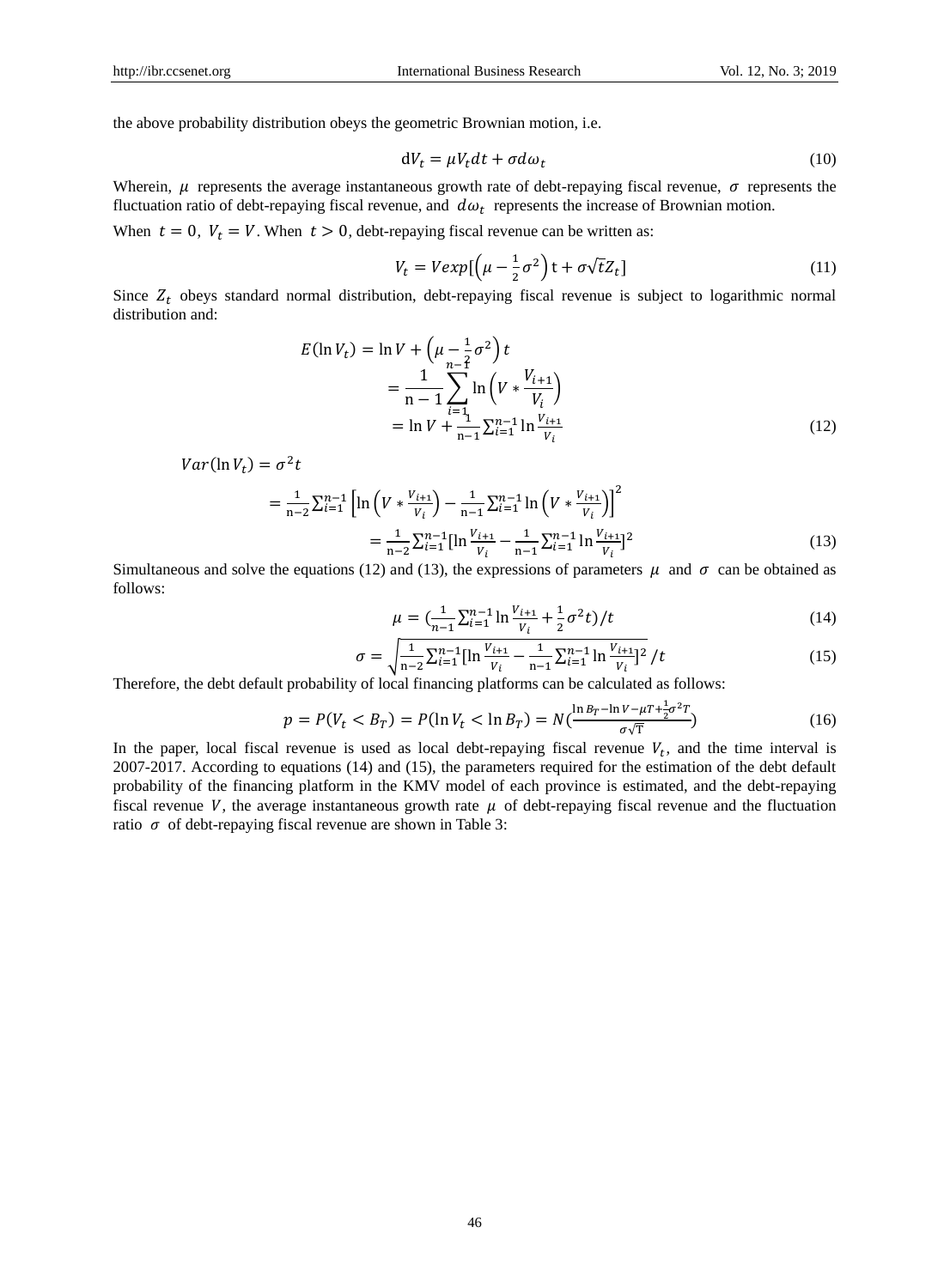| Province       | Debt-repayi   | Average       | Fluctuatio       | Province     | Debt-repayi   | Average           | Fluctuatio       |
|----------------|---------------|---------------|------------------|--------------|---------------|-------------------|------------------|
|                | revenue<br>ng | instantane    | n ratio $\sigma$ |              | revenue<br>ng | instantaneous     | n ratio $\sigma$ |
|                | (100 million  | ous           | of               |              | (100 million  | growth rate $\mu$ | of               |
|                | Yuan)         | growth        | debt-repay       |              | Yuan)         | of debt-repaying  | debt-repa        |
|                |               | rate $\mu$ of | ing fiscal       |              |               | revenue           | ying             |
|                |               | debt-repay    | revenue          |              |               |                   | fiscal           |
|                |               | ing           |                  |              |               |                   | revenue          |
|                |               | revenue       |                  |              |               |                   |                  |
| Beijing        | 5430.79       | 0.20          | 0.14             | Heilongjiang | 3692.41       | 0.20              | 0.09             |
| Tianjin        | 3000.26       | 0.21          | 0.08             | Anhui        | 4312.10       | 0.23              | 0.10             |
| Hebei          | 4811.29       | 0.21          | 0.14             | Jiangxi      | 4072.91       | 0.21              | 0.08             |
| Liaoning       | 5647.44       | 0.21          | 0.10             | Henan        | 5001.45       | 0.22              | 0.08             |
| Shanghai       | 6642.30       | 0.17          | 0.16             | Hubei        | 5643.01       | 0.23              | 0.10             |
| Jiangsu        | 8650.89       | 0.21          | 0.13             | Hunan        | 4815.52       | 0.16              | 0.09             |
| Zhejiang       | 6592.94       | 0.19          | 0.18             | Chongqing    | 2880.56       | 0.17              | 0.15             |
| Fujian         | 3603.42       | 0.21          | 0.08             | Sichuan      | 5512.19       | 0.15              | 0.09             |
| Shandong       | 6834.18       | 0.20          | 0.11             | Guizhou      | 4168.53       | 0.18              | 0.16             |
| Guangdong      | 12140.93      | 0.20          | 0.13             | Yunnan       | 4082.56       | 0.24              | 0.08             |
| Guangxi        | 2994.84       | 0.20          | 0.14             | Shaanxi      | 3432.57       | 0.21              | 0.16             |
| Hainan         | 982.35        | 0.22          | 0.11             | Gansu        | 1803.89       | 0.21              | 0.12             |
| Shanxi         | 2190.78       | 0.18          | 0.08             | Qinghai      | 1290.61       | 0.25              | 0.13             |
| Inner Mongolia | 3254.50       | 0.25          | 0.09             | Ningxia      | 998.68        | 0.19              | 0.12             |
| Jilin          | 2396.05       | 0.20          | 0.08             | Xinjiang     | 3321.53       | 0.25              | 0.10             |

Table 3. Estimation parameters of KMV model for each province

Substituting the parameters into equation (16), we estimate the debt default probability of the local financing platform in each province in 2017. The results are as follows:

Table 4. Debt default probability of the financing platform in each province in 2017

|           | Financing platform  |                | Financing platform  |           | Financing platform  |
|-----------|---------------------|----------------|---------------------|-----------|---------------------|
| Province  | default probability | Province       | default probability | Province  | default probability |
|           | $(\%)$              |                | $(\%)$              |           | $(\%)$              |
| Beijing   |                     | Guangxi        | 3.31                | Hunan     |                     |
| Tianjin   | $_{0}$              | Hainan         | 9.54                | Chongqing | 1.89                |
| Hebei     | 0.07                | Shanxi         | 0                   | Sichuan   | 0.06                |
| Liaoning  | 2.11                | Inner Mongolia | 7.80                | Guizhou   | 10.09               |
| Shanghai  | $_{0}$              | Jilin          | 0                   | Yunnan    | $\theta$            |
| Jiangsu   | $_{0}$              | Heilongjiang   | 0                   | Shaanxi   |                     |
| Zhejiang  | 0.35                | Anhui          | 0                   | Gansu     | 0.01                |
| Fujian    | 0                   | Jiangxi        | $\mathbf{0}$        | Qinghai   | 0                   |
| Shandong  | 0.63                | Henan          | $\Omega$            | Ningxia   | 0                   |
| Guangdong | $_{0}$              | Hubei          |                     | Xinjiang  |                     |

According to the results, the default probability of financing platforms in 11 provinces is greater than 0, and the top five provinces are Guizhou, Hainan, Inner Mongolia, Guangxi and Liaoning. Referring to Moody's criteria for judging bond default rate, 0.04% is adopted as the minimum default standard, it is about one third of the 30 provinces going beyond the minimum default warning line.

## **5. Basic Conclusion**

The Chinese government has regarded the prevention of systemic financial risks as the top priority in the three key battles. Both the theoretical researches and operational practices prove that local fiscal risks will be transmitted to local banking system and then spread to "shadow banks", resulting in systemic financial risks that will spread to the society and eventually be converted into social risks.

The paper shows that firstly local government debt is mainly concentrated in local financing platforms, especially the local investment companies. With the transformation of the local financing platforms into real market players, the scale of local government debt will be gradually controlled. Secondly, with the decline of economic growth and increase of fiscal gap, some local governments have great pressure on debt repayment, and the fiscal risks have been gradually exposed. In order to prevent and resolve fiscal risks, we suggest the government should focus on the following four balance issues.

**First of all, do a good balance between the supply and demand side of local government debt.** The demand side manages local government debt in a quantitative manner, taking into account indicators such as debt ratio, newly-increased debt ratio, debt service ratio and guarantee debt ratio. The follow-up focus should be put on newly-increased debt ratio and guarantee debt ratio. For example, according to local economic development and fiscal strength, the ratio of newly-increased debt to the fiscal revenue increase of the year should not exceed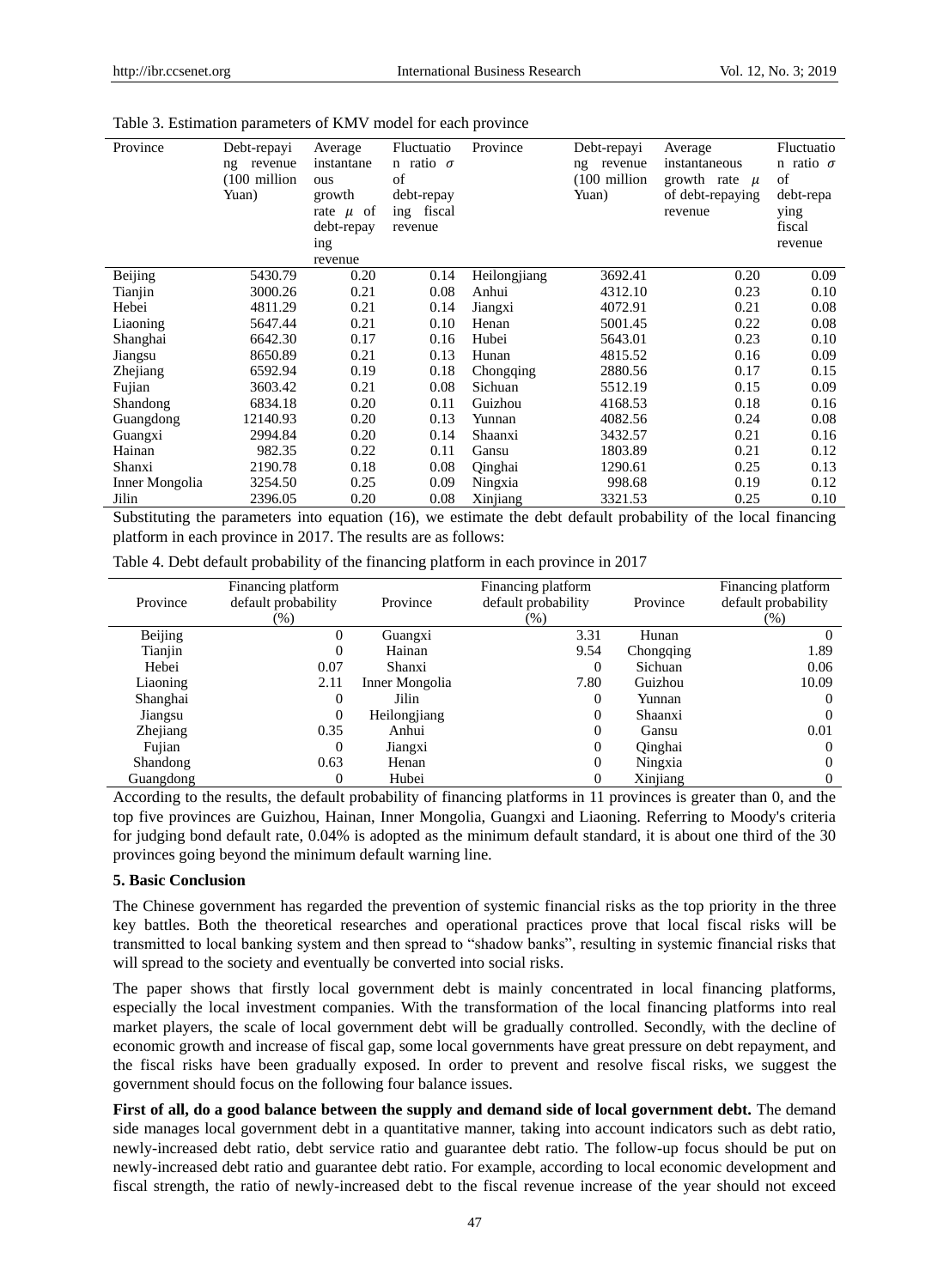10%-20%. The supply side mainly controls the behavior and scale of commercial bank loans. For example, the balance of municipal project loans issued by a commercial bank shall not be higher than a given proportion of the bank's net assets; if a local government loan project lacks sufficient cash flow, no bank is allowed to provide loans to the project, even though third-party guarantee is implemented.

**Secondly, do a good balance between the overall security and local risks of local government debt.** As a whole, local government debt risks are currently safe and controllable, but local risks cannot be accurately assessed. One important reason is that the transparency is quite limited. Therefore, it is necessary to establish a local debt reporting system and report it to the central government step by step, and the Ministry of Finance should conduct economic analysis on a quarterly or monthly basis to judge potential risks better. At the same time, a local debt disclosure system should be established. Local governments should publish higher-quality fiscal data on its own government networks, including major loan projects, major bond projects, annual newly-increased debts and debt maturity to protect the public's right to know and accountability power.

**Thirdly, do a good balance between local debt management and treasury cash management.** The former is a financing act to solve the medium and long-term fiscal deficit, while the latter focuses on short-term fiscal treasury investment and financing activities. Through accelerating the reform of local treasury cash management and operating fiscal cash assets and cash flow flexibly, the local governments can't adjust and hedge their debts effectively. At present, treasury cash management is mostly time deposits with a minimum term of three months, and county-level governments should entrust the higher-level governments to operate, which makes a large amount of unused fiscal funds at various administrative levels stay in a condition of inefficient use. Therefore, it is recommended to establish a treasury cash flow forecasting mechanism for terms ranging from one week to one year, pilot the treasury cash management operation system that appropriately authorizes cities and counties, and construct a local debt issuance mechanism that matches treasury cash management, thereby reducing the loss of sedimentary money, improving the efficiency and benefits of treasury funds, and reducing the debts of local governments.

**Fourthly, do a good balance between fiscal reform and financial reform.** The central government has introduced a series of rules and regulations to regulate local debt management, which all proceed from fiscal reform. Subsequently, it needs the follow-up of financial reforms. The reform will strengthen the central bank's supervision and management functions for local government debts, especially the liquidity supervision on debt maturity structure. At the same time, local governments should also change from "financiers" to "regulators", establish a local fiscal system that ensures compatible "expenditure responsibility and fiscal authority", accelerate the marketization process of local financing platforms and the construction of local bond markets, and steadily promote the replacement of local governments' stock debts.

Since October 2016, Chinese government has issued various documents to clean up local government debts. The main policy orientation is to strictly control newly-increased debts, solve stock debts, eliminate hidden debts, and promote the transformation of local financing platforms to market-orientation. We have reasons to believe that local government debt-raising will be gradually transparent and institutionalized through the strengthening of market constraints, and local debt risks will be more measurable, preventable and controllable.

## **References**

- Cafiso, G. (2012). *Debt developments and fiscal adjustment in the EU. Intereconomics, 47*(1), 61-72. https://doi.org/10.1007/s10272-012-0407-x
- Chen, B. D., & Deng, X. L. (2017). *Fiscal Decentralization, Financial Decentralization and Local Government Debt Growth. Public Finance Research (Caizheng Yanjiu), 5,* 38-53.
- Gao, P. Y. (2011). *Research on Chinese Government Debt Management and Asset Price Trends - A Summary of "China Government Debt Management and Asset Price Risk Seminar". Economic Research Journal (Jingji Yanjiu), 5,* 154-157.
- Ghosh, A. R., Kim, J. I., & Mendoza, E. G. (2013). *Fiscal Fatigue, Fiscal Space and Debt Sustainability in Advanced Economics. Economic Journal, 123*(566), 4-30. https://doi.org/10.1111/ecoj.12010
- Gong, Q., Wang, J., & Jia, K. (2011). *Research on Local Government Debt from the Perspective of Fiscal Decentralization: A Summary*. *Economic Research Journal (Jingji Yanjiu), 7,* 144-155.
- Gong, Q., Wang, J., & Jia, S. (2011). *Local Government Debt Research from the Perspective of Fiscal Decentralization: a review. Economic Research Journal (Jingji Yanjiu), 7,* 144-156.
- Huang, C. Y., & Ma, J. (2015). *Financial Situation and Local Debt Scale - new findings from the perspective of*